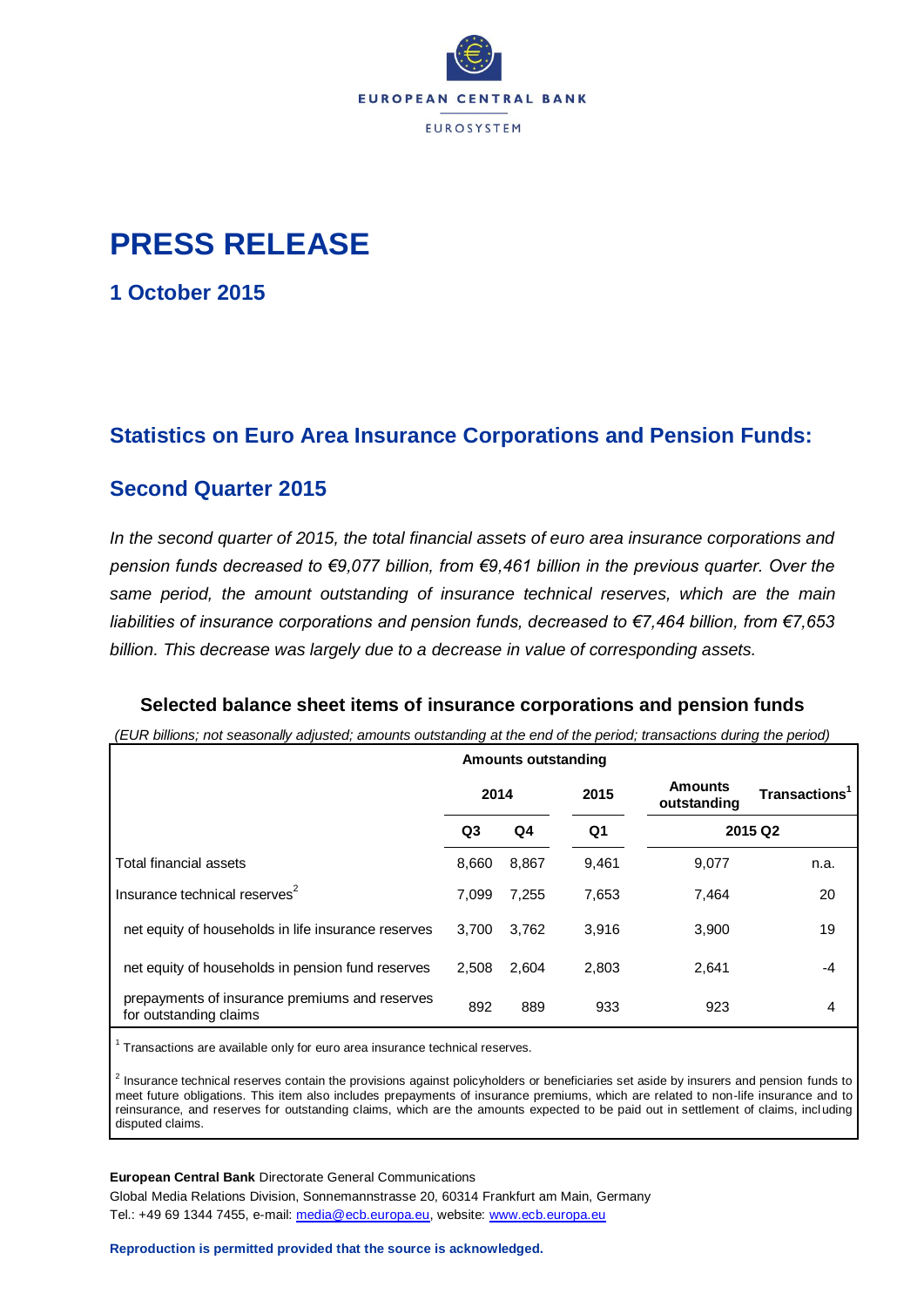Regarding the breakdown of the assets of the aggregated balance sheet of euro area insurance corporations and pension funds, holdings of **securities other than shares** accounted for 40% of the sector's total financial assets at end-June 2015. The second largest category of holdings were **investment fund shares**, which contributed 28% to the total financial assets. Finally, **shares and other equity** accounted for 11% of the total financial assets.

Turning to transactions in the main breakdowns of the **insurance technical reserves**, the **net equity of households in life insurance reserves** increased by €19 billion in the second quarter of 2015. The **net equity of households in pension fund reserves** decreased by €4 billion in the same quarter, while transactions in **prepayments of insurance premiums and reserves for outstanding claims** increased by €4 billion.

Regarding the contributions of the two sub-sectors, **insurance corporations' total financial assets** accounted for €6,908 billion at end-June 2015, representing 76% of the aggregated balance sheet of the insurance corporations and pension funds sector, while the **pension funds' total financial assets** amounted to €2,169 billion.

**For media queries, please contact Andrea Zizola, tel.: +49 69 1344 6551.**

### *Notes*

*Further predefined tables, statistical data and methodological notes, as well as the advance release calendar, are available on the ECB's website at [http://www.ecb.europa.eu/stats/money/icpf/html/index.en.html.](http://www.ecb.europa.eu/stats/money/icpf/html/index.en.html)*

**European Central Bank** Directorate General Communications Global Media Relations Division, Sonnemannstrasse 20, 60314 Frankfurt am Main, Germany Tel.: +49 69 1344 7455, e-mail: [media@ecb.europa.eu,](mailto:media@ecb.europa.eu) website: [www.ecb.europa.eu](http://www.ecb.europa.eu/)

**Reproduction is permitted provided that the source is acknowledged.**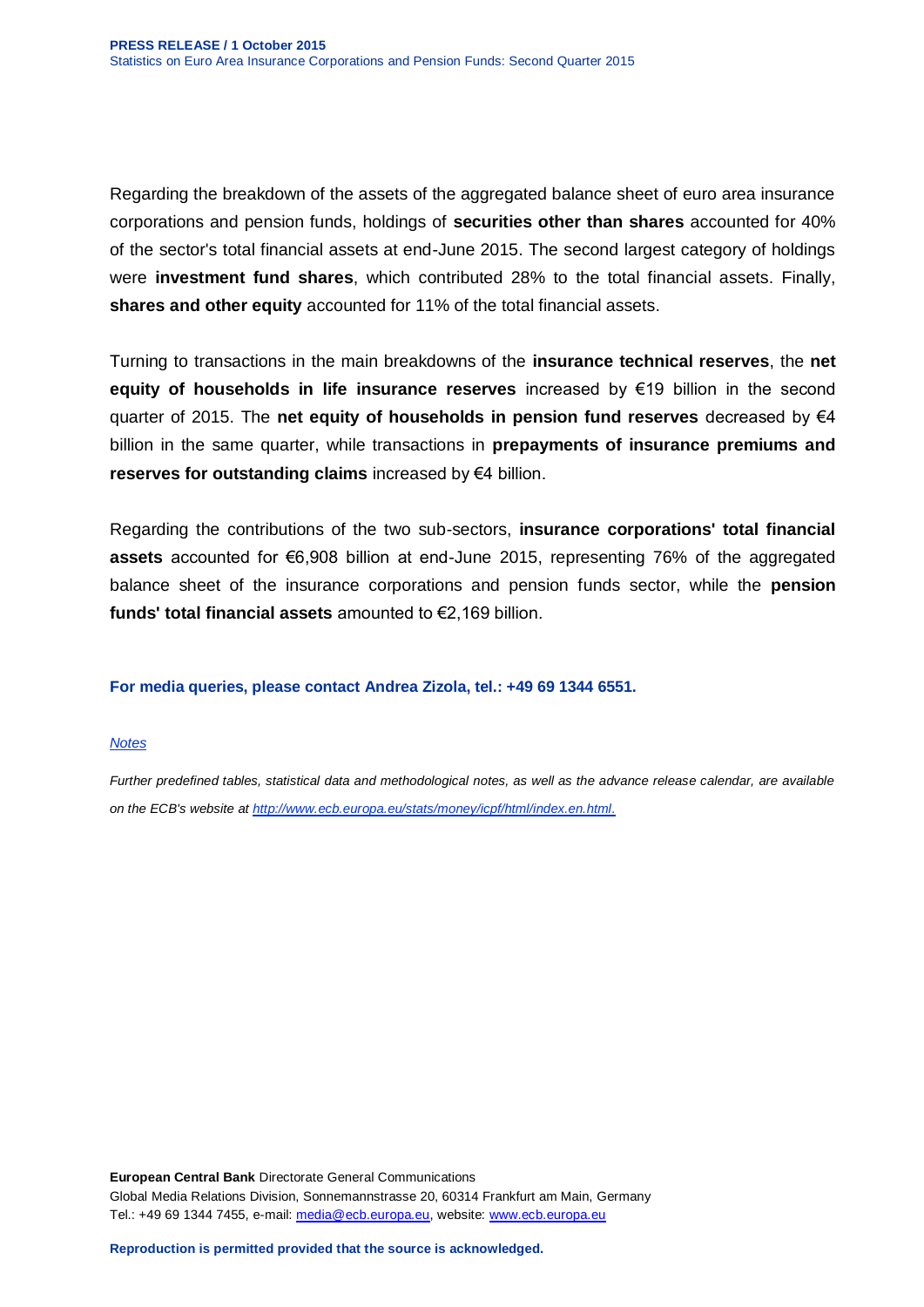#### **Table 1. Assets and liabilities of euro area insurance corporations and pension funds** (EUR billions; not seasonally adjusted; amounts outstanding at the end of the period 1) )

|                                                             | 2014 Q3   | 2014 Q4   | 2015 Q1    | 2015 Q <sub>2</sub> |
|-------------------------------------------------------------|-----------|-----------|------------|---------------------|
| <b>Total financial assets</b>                               | 8,660     | 8,867     | 9,461      | 9,077               |
| <b>Currency and deposits</b>                                | 753       | 743       | 759        | 735                 |
| of which: Deposits with euro area MFIs                      | 708       | 697       | 701        | 679                 |
| of which: Deposits with non-euro area residents             | 43        | 44        | 56         | 54                  |
| Loans                                                       | 499       | 510       | 536        | 522                 |
| To euro area residents                                      | 466       | 477       | 500        | 486                 |
| <b>MFIs</b>                                                 | 20        | 19        | 20         | 19                  |
| General government                                          | 145       | 144       | 152        | 152                 |
| Other financial intermediaries                              | 25        | 31        | 35         | 23                  |
| Insurance corporations and pension funds                    | 84        | 85        | 93         | 91                  |
| Non-financial corporations                                  | 54        | 58        | 59         | 60                  |
| Households<br>To non-euro area residents                    | 139<br>32 | 139<br>33 | 141<br>37  | 141<br>37           |
|                                                             |           |           |            |                     |
| <b>Debt securities</b>                                      | 3,510     | 3,607     | 3,785      | 3,627               |
| Issued by euro area residents                               | 2,899     | 2,972     | 3,098      | 2,951               |
| <b>MFIs</b>                                                 | 704       | 699       | 713        | 698                 |
| General government                                          | 1,676     | 1,748     | 1,849      | 1,733               |
| Other financial intermediaries                              | 275       | 281       | 288        | 278                 |
| Insurance corporations and pension funds                    | 14        | 14        | 14         | 14                  |
| Non-financial corporations                                  | 229       | 229       | 234<br>687 | 228                 |
| Issued by non-euro area residents                           | 610       | 635       |            | 676                 |
| Shares and other equity                                     | 913       | 936       | 1,001      | 987                 |
| <b>Ouoted</b> shares                                        | 387       | 394       | 445        | 439                 |
| of which: Issued by euro area MFIs                          | 20        | 17        | 19         | 19                  |
| Unquoted shares                                             | 527       | 542       | 556        | 548                 |
| <b>Investment fund shares/units</b>                         | 2,315     | 2,367     | 2,589      | 2,513               |
| of which: Issued by euro area residents                     | 2,192     | 2,239     | 2,445      | 2,385               |
| Money market fund shares                                    | 96        | 94        | 102        | 93                  |
| of which: Issued by euro area MFIs                          | 95        | 91        | 98         | 91                  |
| Prepayments of insurance premiums and reserves              | 295       | 296       | 311        | 311                 |
| for outstanding claims <sup>2)</sup>                        |           |           |            |                     |
| of which: Euro area residents                               | 261       | 263       | 274        | 275                 |
| Other accounts receivable/payable and financial derivatives | 280       | 314       | 379        | 287                 |
|                                                             |           |           |            |                     |
| Non-financial assets                                        | 160       | 163       | 163        | 163                 |
| <b>Total liabilities</b>                                    | 8,290     | 8,463     | 8,972      | 8,698               |
| Loans                                                       | 308       | 284       | 307        | 299                 |
|                                                             |           |           |            |                     |
| <b>Debt securities</b>                                      | 56        | 57        | 60         | 59                  |
| Shares and other equity                                     | 551       | 570       | 610        | 587                 |
| Quoted shares                                               | 151       | 159       | 186        | 162                 |
| Unquoted shares                                             | 400       | 411       | 424        | 425                 |
| <b>Insurance technical reserves</b>                         | 7,099     | 7,255     | 7,653      | 7,464               |
| Net equity of households in life insurance reserves         | 3,700     | 3,762     | 3,916      | 3,900               |
| Net equity of households in pension fund reserves           | 2,508     | 2,604     | 2,803      | 2,641               |
| Prepayments of insurance premiums and reserves              | 892       | 889       | 933        | 923                 |
| for outstanding claims 3)                                   |           |           |            |                     |
|                                                             |           |           |            |                     |
| Other accounts receivable/payable and financial derivatives | 276       | 297       | 342        | 289                 |
| Net worth 4)                                                | 530       | 567       | 653        | 542                 |

Source: ECB.

1) Figures may not add up due to rounding.

2) Includes reinsurance.

3) Prepayments of insurance premiums are related to non-life insurance and to reinsurance. Reserves for outstanding claims are the amounts expected to be paid out in settlement of claims, including disputed claims.

4) The net worth is calculated as the difference between total assets (financial and non-financial) and liabilities, and may also reflect statistical discrepancies.